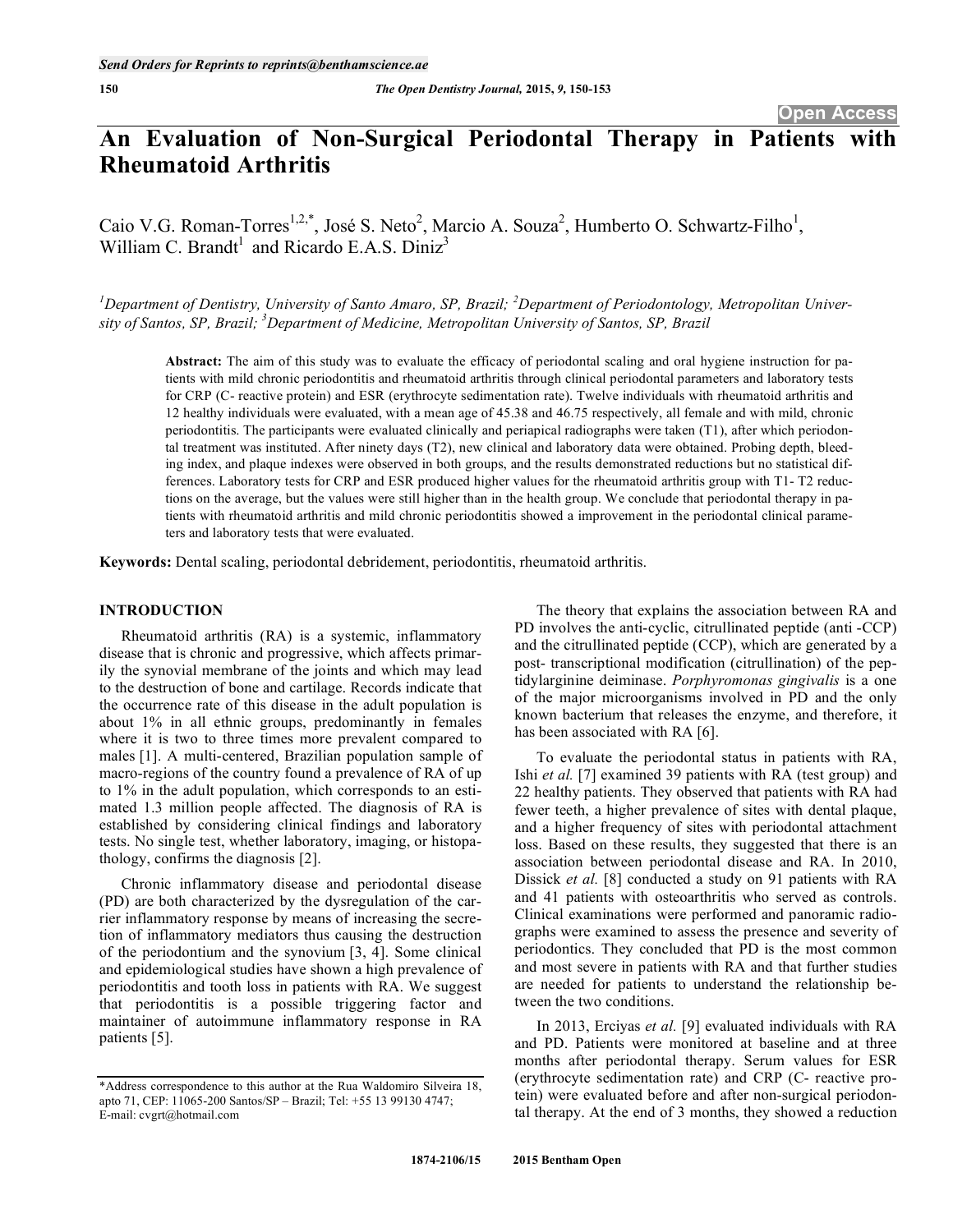in the values of the tests. They concluded that periodontal therapy may be beneficial in reducing the severity of RA serum measures derived from ESR and CRP tests in patients with RA and PD.

Given the remarks cited, being aware of the significance of the need to understand the relationship between periodontal disease and systemic diseases, this research is aimed to evaluate the prevalence of the disease as well as possible clinical and laboratory relations between the two pathologies.

### **MATERIALS AND METHODS**

This longitudinal study was approved by the Research Committee of the Metropolitan University of Santos, and all individuals had access to the terms of consent. A total of 56 individuals with rheumatoid arthritis were assessed, and we selected 12 women with a mean age of 45.38 who had been diagnosed with RA 10 years earlier and who had also slight chronic periodontitis [10]. All of the patients were referred from the outpatient specialty medicals service and the rheumatologist's specialty outpatient clinic of the Metropolitan University of Santos diagnosed and evaluated individuals in the test group and the control group. The control group was composed of individuals who initiated periodontal treatment, did not have any systemic involvement, and had probing depth compatible with the individuals in the test group. The criteria for participation in the study included not having any dental procedure performed in the last six months, not having used antibiotic medication in the last six months, and no smokers.

The main parameters for the diagnosis of RA include counting the number of painful joints and the number of swollen joints, inflammatory activity (ESR and CRP), assessment of pain intensity, and assessment of joint mobility and functional capacity [11]. Before the start of periodontal treatment, these tests were performed, and blood tests (ESR and CRP) were requested and evaluated by the rheumatologist in charge. The healthy subjects (control group) also underwent blood tests.

Upon completion medical history evaluation, periodontal clinical examinations were performed by a previously trained and calibrated periodontist, and in the sample studied, 10% were examined twice for each of the clinical criteria in order to obtain the intra-examiner reliability as measured by Kappa statistics (0.87).

We observed the clinical parameters of periodontal probing depth (PPD) in six points per tooth, and plaque index (PI) and bleeding on probing index (BOP) [12] conducted dichotomously for buccal, palatal/lingual, midbuccal, distobuccal, midpalatal or lingual and disto palatal or lingual All of the participants received radiographic, periapical, dental examinations in order to confirm the clinical exam and to make the diagnosis.

Subjects received oral hygiene instructions and underwent therapy for full mouth disinfection, to prevent reinfection of the untreated sites, and they followed the protocol of holding two sessions with an interval of less than 24 hours between sessions. At the beginning of each session, oral hygiene instructions were given to each subject individually and we tried to teach patients the correct way of using a brush and floss. The treatment performed included full mouth debridement by a single periodontist who was blinded to the participants and the data obtained in clinical trials[13].

Each participant received seven doses of the individuallybased mouthwash chlorhexidine 0.12%, to be used within seven calendar days after execution of the first session of the proposed therapy, and they were told to always use it after brushing the last thing at night and then to wait 30 minutes to receive the maximum effectiveness of the chlorhexidine, because the surfactant in the toothpaste interferes with the active ingredients in the mouth wash. Three months after the last treatment clinical examination and laboratory (ESR and CRP) tests were performed. Then the participants were referred to clinics operating in the college of Dentistry UNI-MES as needed.

After tabulating the clinical and laboratory data for the participants included in this study, the data were subjected to statistical analysis. For this, the software SPSS 13.0 and Bioestat 5.0 were used. In all analytical situations, a significance level of 95% should be adopted. For each cluster of analytical interest, the characteristic distribution of the sample was tested and among the selected statistical tests being used were the statistical tests ANOVA with two factors (factor "health condition" - healthy or rheumatoid factor and "periodontal treatment" - Immediate evaluation or after periodontal treatment) and the Tukey test.

# **RESULTS**

The results indicated that there was no significant interaction between the factors, "health condition" and "periodontal treatment" regardless of the parameter evaluated (Table **1**).

When we evaluated only the factor, "periodontal treatment," the periodontal parameters PPD and BOP and the blood parameters ESR and CRP did not achieve statistical differences independent of periodontal treatment or they may not have been realized. However, PI showed higher parameter values before periodontal treatment.

When we evaluated only the factor, "health condition" of the patient, only the parameter PPD showed no difference in outcomes between healthy patients and those with rheumatoid arthritis. In the evaluation of all other parameters (ESR, CRP, PI, and BOP), patients with rheumatoid arthritis had higher values of these parameters than healthy patients.

#### **DISCUSSION**

An association between PD and RA has been considered since 1820, when the treatment of extraction was the most commonly executed. Epidemiological studies suggest that the prevalence of RA and PD is similar and reaches 5% of the population aged over 50 years. Both are chronic diseases that may influence environmental, immunologic, and genetic factors leading to tissue and bone destruction during periods of outbreaks of periodontal disease [14]. Individuals with RA can have greater difficulties with oral hygiene due to temporomandibular joint pain and limitations in the movements of the hands [15].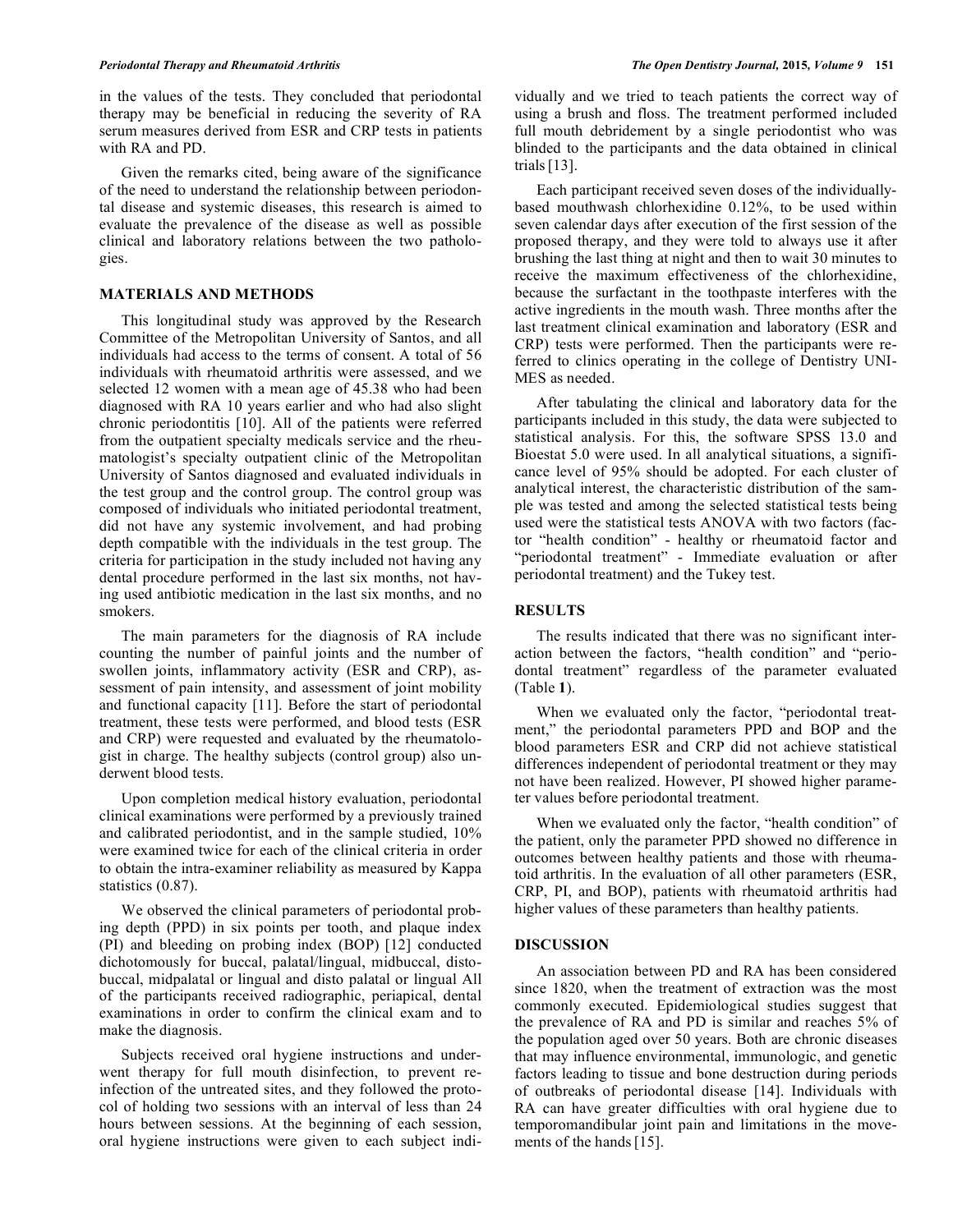| Table 1. Mean and standard deviation of periodontal parameters and laboratory tests from healthy individuals (control group) and |
|----------------------------------------------------------------------------------------------------------------------------------|
| rheumatoid arthritis (test group) before (T1) and after periodontal treatment (T2).                                              |

| Periodontal parameters and laboratory tests | <b>Groups</b> | <b>T1</b>  | <b>T2</b>  |
|---------------------------------------------|---------------|------------|------------|
| $PPD$ (mm)                                  | Control       | 2,1(0,3)   | 1,9(0,2)   |
|                                             | Test          | 2,3(0,4)   | 2,1(0,3)   |
|                                             | Control       | 26,4(7,1)  | 21,0(2,7)  |
| PI $(\%$                                    | Test          | 34,4(6,6)  | 29,4(4,8)  |
|                                             | Control       | 19,4(3,2)  | 17,7(3,0)  |
| BOP $(\% )$                                 | Test          | 23,4(5,0)  | 20,2(5,4)  |
|                                             | Control       | 0,2(0,1)   | 0,1(0,0)   |
| <b>CRP</b>                                  | Test          | 4,1(5,6)   | 3,2(4,4)   |
|                                             | Control       | 10,6(2,7)  | 10,6(3,0)  |
| <b>ESR</b>                                  | Test          | 34,0(21,7) | 30,0(22,8) |

PPD – periodontal probing depth, PI - plaque index, GI - gingival index, CRP – C-reactive protein, ESR - erythrocyte sedimentation rate, BOP - bleeding on probing

A large number of epidemiological, case-control and cohort research projects have studied the relationship between PD and RA [16-19]. A higher incidence of missing teeth, biofilm accumulation, and greater probing depths are often observed in patients with RA. There are problems in comparing studies due to a lack of standardization in the concept of periodontal disease in the characterization and time of individuals with RA, the medications used daily in patients with RA, and the inclusion of smokers in the groups tested. In some studies, there was a higher prevalence of severe periodontitis in patients with RA [8, 20], and in some studies, this was not observed [4] but in both cases the number of individuals with missing teeth or edentulous total was always higher in patients with RA.

In our study, the participants included had clinical conditions that were very similar in both groups (test and control) so they could be compared. The inclusion of test and control groups with a probing depth average of 2.3 / 2.1 mm, respectively, does not allow a conclusion on the effectiveness of periodontal treatment, as there was clinical improvement, but without statistical significance due to the low values of PPD. Results may be different if patients with moderate to severe disease were compared, i.e. average probing depths  $\geq 5$  mm or  $CAL \geq 4$  mm. The improvement in the parameters PI and BOP was mainly the result of the oral hygiene instructions that were constantly repeated at all visits. On the other hand, even with guidelines, some patients in advanced RA lose some hand movement preventing proper brushing or even preventing flossing [8, 21], which must be mitigated with the use of brushes and floss mounted in a plastic frame.

The diagnosis of RA is made by means of a combination of clinical, laboratory, and radiographic findings, and individuals included in the study had a confirmed diagnosis of RA. ESR and CRP tests that are called acute phase reactants were used to establish "baselines" and subsequently monitor the evolution of infectious diseases including autoimmune diseases and others [22, 23]. The participants in our study had a diagnosis of RA and their predetermined serum levels

of ESR and CRP were used as markers for monitoring systemic inflammation, as were elections for control of the inflammatory response. Although slight, there was a decrease in both serum levels evaluated in the test group, which was similar to the study [9].

There was no statistical difference, probably due to the fact that the individuals in the test group presented results for these tests that were widely discrepant. When assessed in the control group, these tests showed normal results after performing periodontal therapy. A statistical difference was observed when comparing the individuals in the test group and the control group indicating that individuals with RA had higher values of ESR and CRP.

Non-surgical periodontal therapy can promote an improvement in clinical periodontal parameters, contributing to a slight improvement of the clinical symptoms of RA [1]. Therapeutic procedures were performed in two sessions in 24 hours, with good acceptance by patients who reported no discomfort or pain symptoms. All subjects received oral hygiene instructions at all visits, which was essential for the control of biofilm influencing the plaque index and bleeding. We believe that oral hygiene instruction and demonstration sessions on how and where to floss properly are fundamental. Professionals and their patients should no longer face problems like periodontal disease restricted to the oral cavity, as there is a possibility that it has a negative impact on general health: a healthy mouth contributes to a healthy body.

## **CONCLUSION**

We conclude that periodontal therapy in patients with rheumatoid arthritis and mild, chronic periodontitis patients showed improvement in clinical efficacy after having been evaluated with clinical periodontal parameters and laboratory tests. However, the differences in inflammatory markers were not statistically significant within either group from baseline to three months.